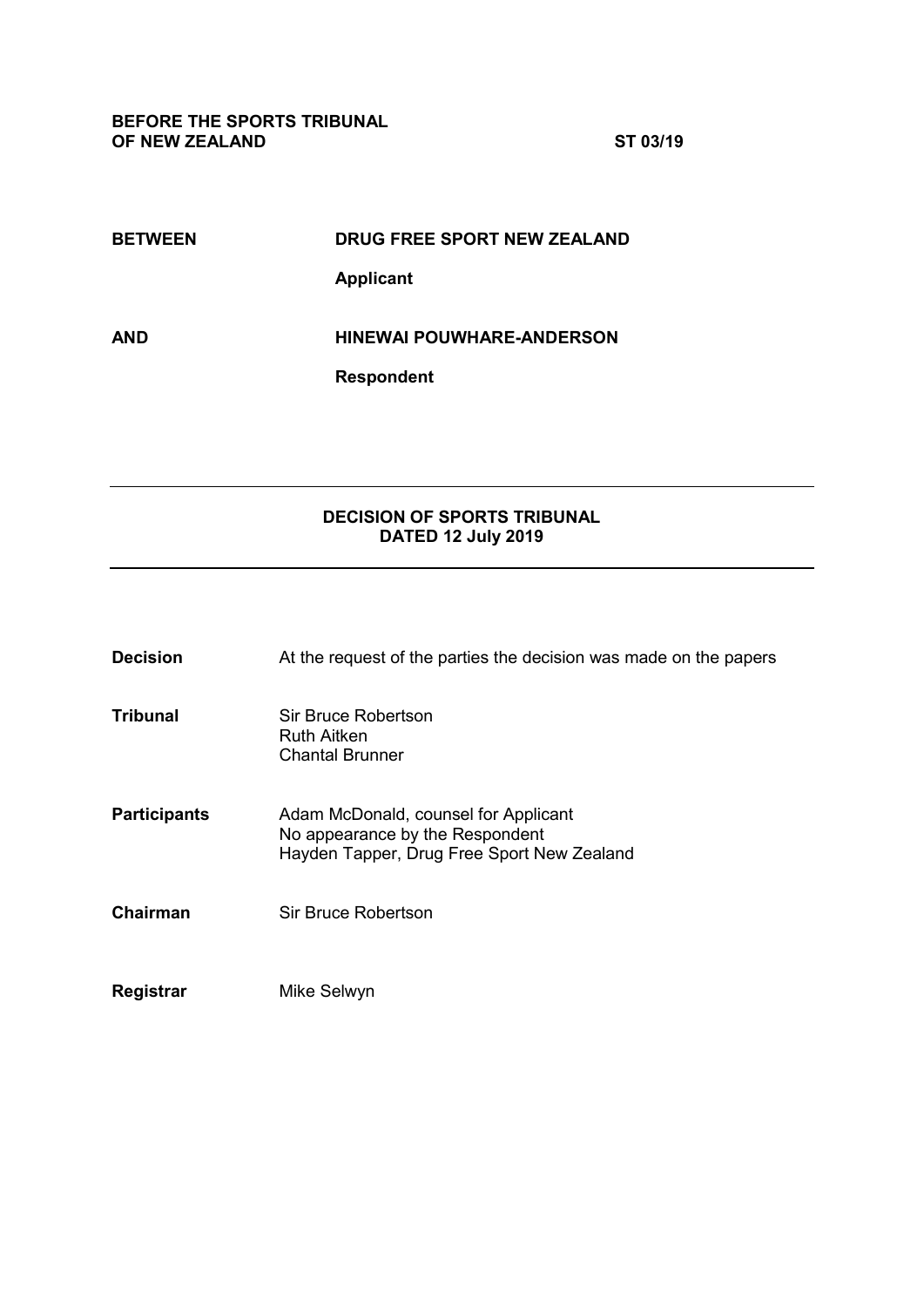### **Background**

1. On 13 April 2019, Hinewai Pouwhare-Anderson was tested in an in-competition test in powerlifting. The test result was positive for clenbuterol, which is a non-specified substance prohibited at all times. On the doping control form, Ms Pouwhare-Anderson listed taurine, BCAA, and two branded workout supplements (Ghost, and MusclePharm) that she had taken within the last seven days.

## **Proceedings**

- 2. On 27 May 2019, Drug Free Sport New Zealand (DFSNZ) filed proceedings alleging a violation of Rule 2.1 of the Sports Anti-Doping Rules 2019 (SADR) evidenced by the presence of a prohibited substance in the sample collected. An Application for Provisional Suspension was filed and served on Ms Pouwhare-Anderson the same day.
- 3. Ms Pouwhare-Anderson elected not to have a 'B' sample tested; admitted the violation and expressed a reluctance to participate in the process in any way. She was advised of the framework, the fact that consequences flow; and that there is an onus on her of these consequences are to be ameliorated in any way.
- 4. Ms Pouwhare-Anderson was provisionally suspended without opposition on 5 June 2019, during a teleconference that also provided timetabling directions.

### **Issue**

5. The sole issue for the Tribunal was to determine the penalty to be imposed.

### **Relevant SADR Provisions**

6. SADR 10.2 provides:

*Ineligibility* for *Presence*, *Use* or *Attempt*ed *Use*, or *Possession* of *Prohibited Substance*s or *Prohibited Method*s

The period of *Ineligibility* imposed for a violation of Rules 2.1, 2.2 or 2.6 shall be as follows, subject to potential reduction or suspension pursuant to Rules 10.4, 10.5 or 10.6:

- 10.2.1 The period of *Ineligibility* shall be four years where:
	- 10.2.1.1 The anti-doping rule violation does not involve a *Specified Substance*, unless the *Athlete* or other *Person* can establish that the anti-doping rule violation was not intentional.